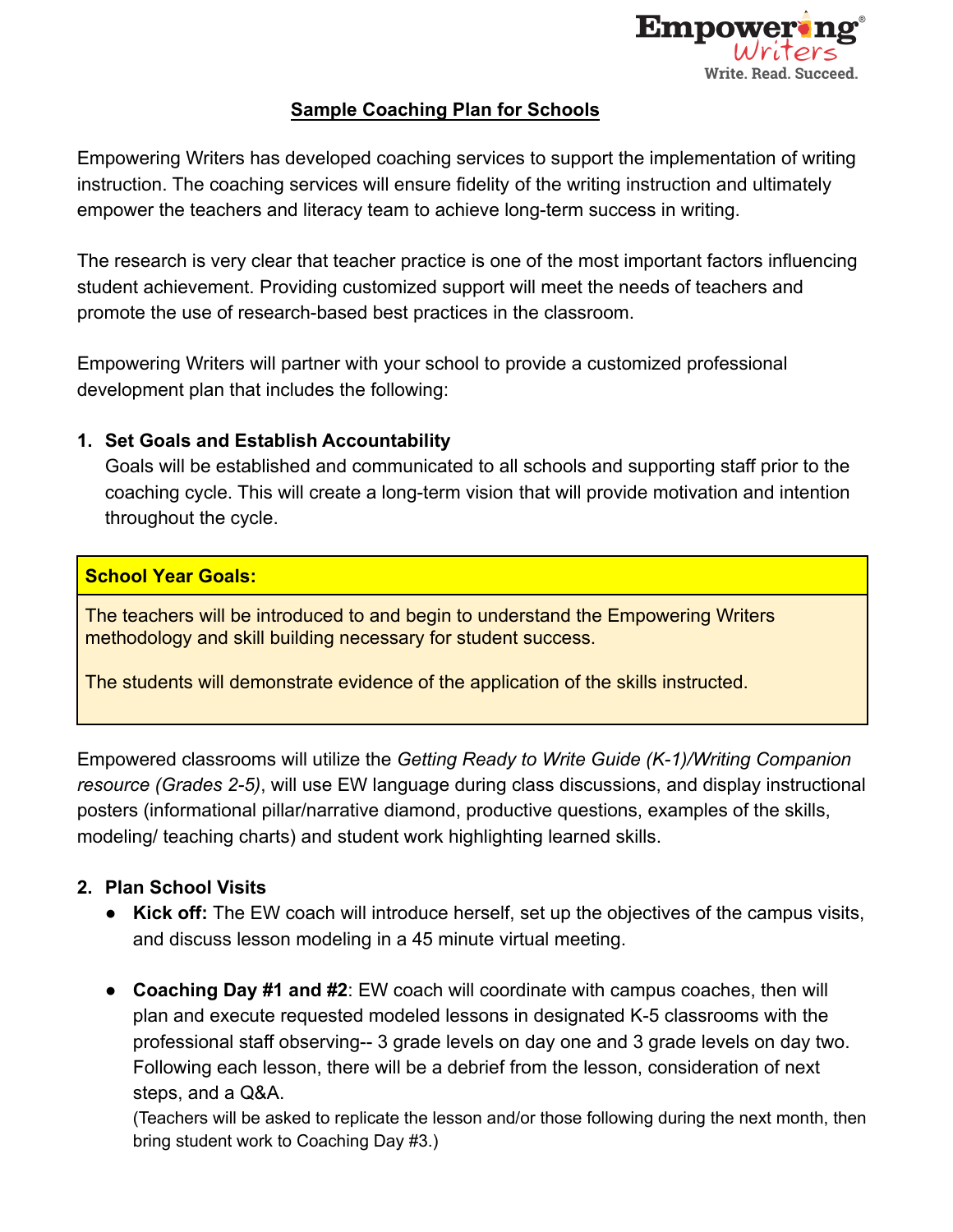

| Day #1          | <b>Schedule</b>                                                                                              | <b>Location</b>                                         |
|-----------------|--------------------------------------------------------------------------------------------------------------|---------------------------------------------------------|
| $8:00 - 9:00$   | <b>Classroom Modeling #1</b><br><b>Skill/Lesson: Unit 3A: Lesson:</b><br><b>Writing Elaborative Segments</b> | Teacher:<br><b>Grade level: 5th</b><br>Room number: 400 |
| $9:00 - 9:30$   | Debrief #1                                                                                                   |                                                         |
| $9:45 - 10:45$  | <b>Classroom Modeling #2</b><br>Skill/Lesson: U3A: Lesson:<br><b>Writing Elaborative Segments</b>            | Teacher:<br>Grade level: 3rd<br>Room number: 300        |
| $10:45 - 11:15$ | Debrief #2                                                                                                   |                                                         |
| $12:30 - 1:30$  | <b>Classroom Modeling #3</b><br>Skill/Lesson: U3A: Lesson:<br><b>Writing Elaborative Segments</b>            | Teacher:<br><b>Grade level: 4th</b><br>Room number: 400 |
| $1:30 - 2:00$   | Debrief #3                                                                                                   |                                                         |

| Day #2          | <b>Schedule</b>                                                                                         | <b>Location</b>                                               |
|-----------------|---------------------------------------------------------------------------------------------------------|---------------------------------------------------------------|
| $8:00 - 9:00$   | <b>Classroom Modeling #4</b><br><b>Skill/Lesson: Narrative Section:</b><br>Lesson 4: Listen and Imagine | Teacher:<br>Grade level: Kindergarten<br>Room number: 200     |
| $9:00 - 9:30$   | Debrief #4                                                                                              |                                                               |
| $10:30 - 11:30$ | <b>Classroom Modeling #5</b><br>Skill/Lesson: Unit 5: Lesson 3:<br><b>Pick, List, and Choose</b>        | Teacher:<br><b>Grade level: 1st Grade</b><br>Room number: 100 |
| $11:30 - 12:00$ | Debrief #5                                                                                              |                                                               |
| $12:30 - 1:30$  | <b>Classroom Modeling #6</b><br><b>Skill/Lesson: Narrative Section:</b><br>Lesson 4: Listen & Imagine   | Teacher:<br><b>Grade level: 2nd Grade</b><br>Room number: 300 |
| $1:30 - 2:00$   | Debrief #6                                                                                              |                                                               |